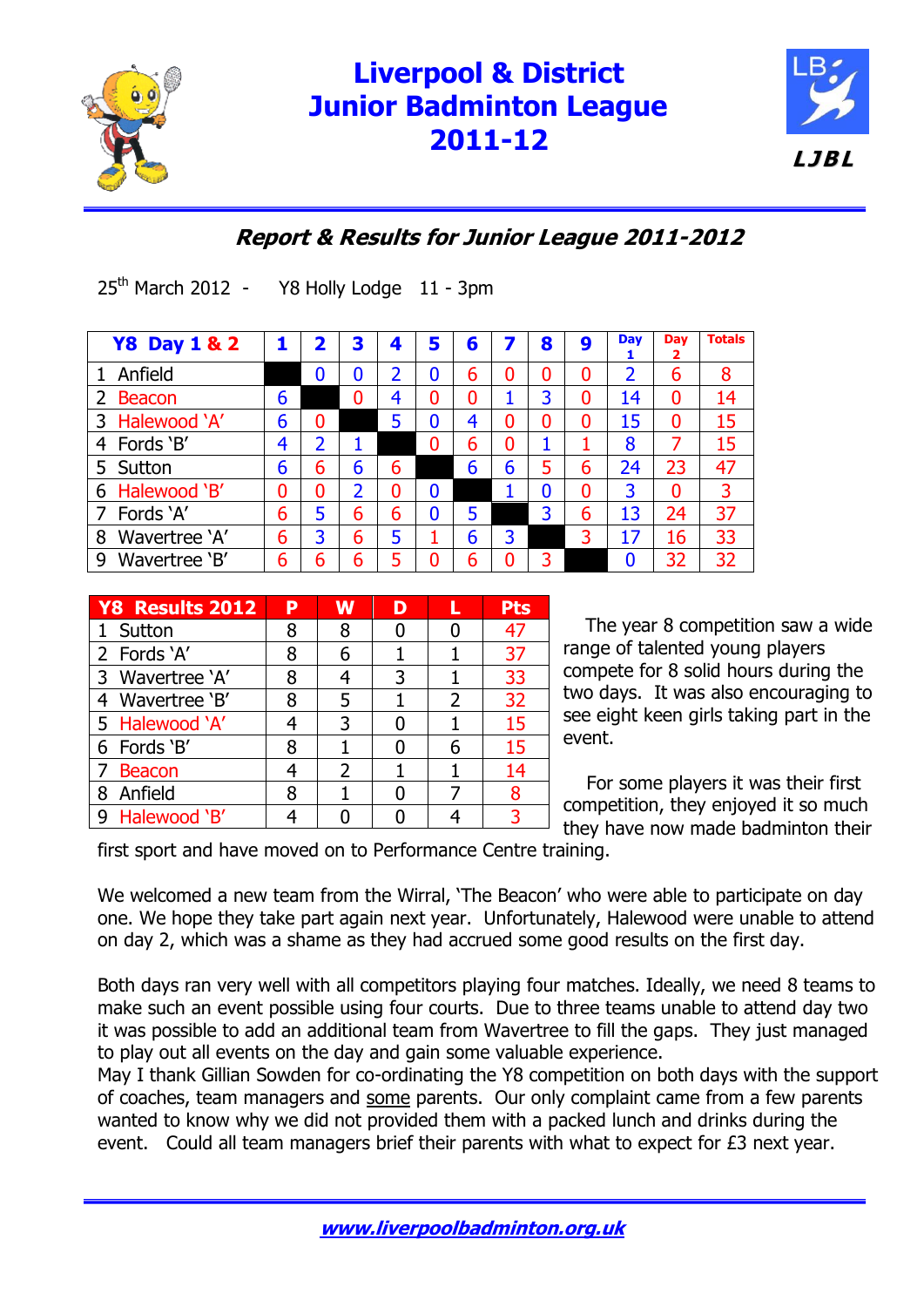

**Y10 Div 1 Results**

# **Liverpool & District Junior Badminton League 2011-12**



#### **Y10 Kirkby Ball Hall 10 - 1pm** 8 courts for 3 hours.

| <b>Y10 Day 1</b> |   | $\mathbf{2}$ | 3 | 4              | 5 | 6              | <b>Pts</b>     |
|------------------|---|--------------|---|----------------|---|----------------|----------------|
| Anfield          |   | 0            | 6 | $\overline{2}$ | 3 | $\overline{2}$ | 13             |
| 2 Fords          | 6 |              | 6 | 6              | 6 | 4              | 28             |
| Lowton<br>3      |   |              |   | 0              | 0 | $\overline{2}$ | $\overline{2}$ |
| 4 Sutton         | 4 |              | 6 |                | 4 | 2              | 16             |
| Vida<br>5        | २ | 0            | 4 | $\overline{2}$ |   | $\overline{2}$ | 11             |
| Wavertree<br>6   |   | 2            |   |                |   |                | 18             |



Lowton

#### **Y10 Liverpool College 3 - 5pm 8 courts for 2 hours.**

| <b>Y10 Day 2 &amp; 3</b> |   | $\mathbf{2}$ | 3 | 4              | 5 | 6 | <b>Pts</b> |
|--------------------------|---|--------------|---|----------------|---|---|------------|
| Anfield<br>$\mathbf{1}$  |   | 0            | 4 | 0              | O | O |            |
| 2 Fords                  | 6 |              | 6 | 5              | 6 | 3 | 26         |
| 3 Lowton                 | 2 |              |   | 0              |   |   | っ          |
| 4 Sutton                 | 6 |              | 6 |                | 6 | 4 | 23         |
| 5 Vida                   | 6 | 0            | 6 | $\bf{0}$       |   |   | 13         |
| Wavertree<br>6           | 6 | 3            | 6 | $\overline{2}$ | 5 |   | 22         |

**P W D L D1 D2**

1. Fords | 10 | 9 | 1 | 0 | 28 | 26 | 54 2. Wavertree  $10 \mid 7 \mid 1 \mid 2 \mid 18 \mid 22 \mid 40$ 3. Sutton | 10 | 7 | 0 | 3 | 16 | 23 | 39 4. Vida | 10 | 3 | 1 | 6 | 11 | 13 | 24 5. Anfield 10 2 1 7 13 4 17 6. Lowton | 10 0 0 10 2 2 4

Beacon

The year 10 competition was reduced to one division of 6 teams this year, with each team playing each other twice.

Day one ran smoothly at the Kirkby Ball hall, results on the table opposite. This was not available for day 2 so we moved to Liverpool College.

For those that have had any dealing with this venue, will know we were doomed from the start. Due to a double booking with indoor football we started 1 hour late and were unable to continue after our booked hours. The days play ended with games unfinished. The first date available to play the outstanding games is Sunday  $1<sup>st</sup>$  July, 1pm onwards at Holly Lodge Girls school. I will contact teams in June to arrange start times. It looks like the division will be closely fought between the leading teams. Thanks to the wealth of team managers, parents and coaches for supporting the event this year. Trophies will be awarded on the day to the winning Y10 team.

**/3**

**Pts**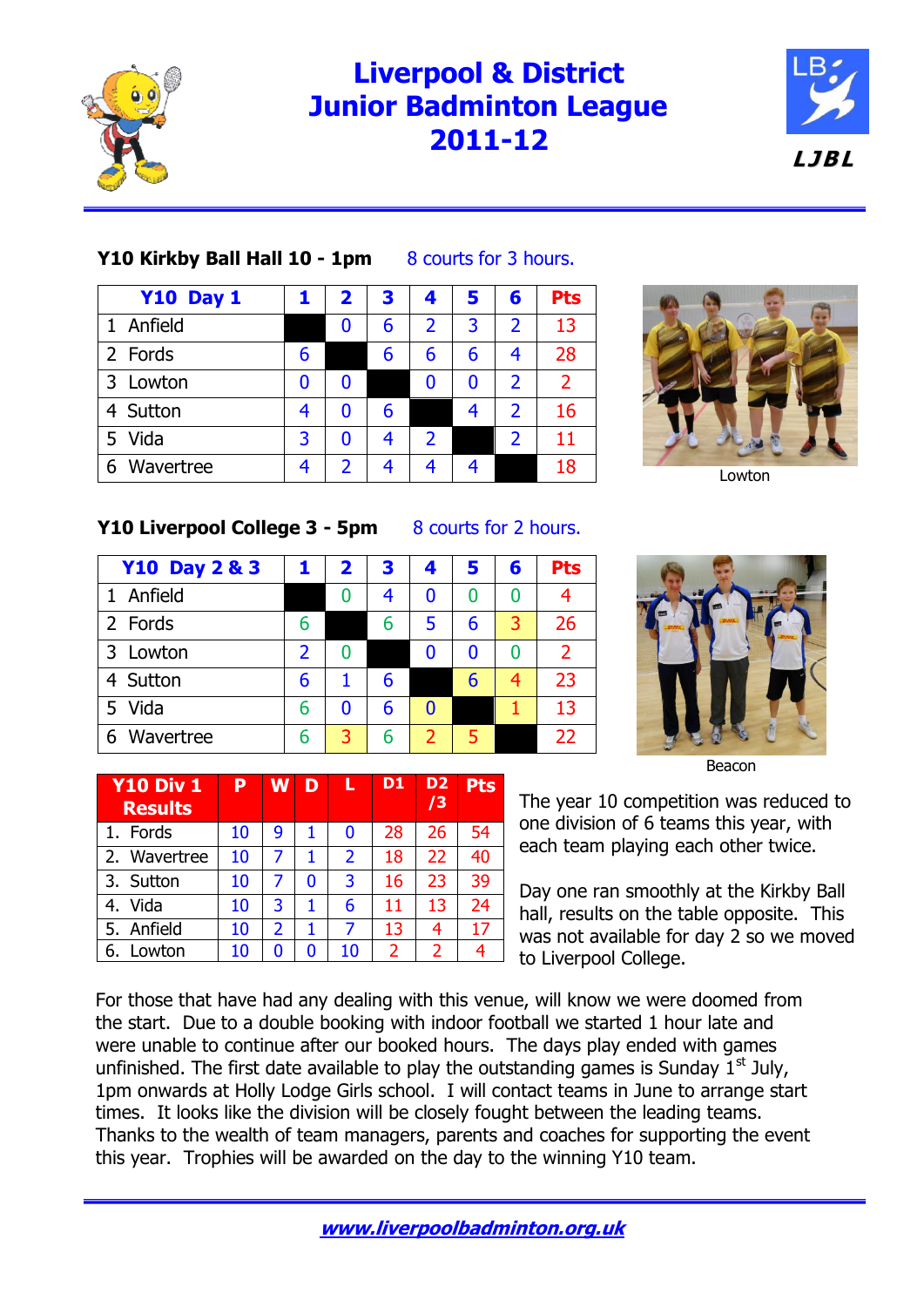

## **Liverpool & District Junior Badminton League 2011-12**



### **Y12 Day 1 Kirkby Ball Hall 1- 4pm Day 2 Liverpool College 12 – 3pm**

| <b>Y12 Day 1</b> | 1                | $\mathbf{2}$ | 3 | 4 | 5 | <b>Pts</b> |
|------------------|------------------|--------------|---|---|---|------------|
|                  |                  |              |   |   |   |            |
| 1. Fords 'A'     |                  | 3            | 6 | 6 | 6 | 21         |
| 2. Sutton 'A'    | 3                |              | 6 | 6 |   | 19         |
| 3. Lowton        |                  |              |   | २ | N |            |
|                  |                  |              | 3 |   | ŋ |            |
| Wavertree        |                  | 2            | 6 | 6 |   | 14         |
|                  | Div <sub>1</sub> |              |   |   |   |            |

| <b>Y12 Day 1</b> | 1.            |               | $2 \mid 3$ | 45 |   | <b>Pts</b> |                  |
|------------------|---------------|---------------|------------|----|---|------------|------------------|
| Div <sub>2</sub> |               |               |            |    |   |            |                  |
| 1. Anfield       |               |               |            |    |   |            |                  |
| 2. Beacon        | $\mathcal{P}$ |               |            |    |   |            |                  |
| 3. Everton Pk    | 3             | $\mathcal{P}$ |            |    |   | 6          |                  |
| 4. Fords 'B'     | 6             |               | 5          |    | 3 | 19         | 492pts<br>464pts |
| 5. Sutton 'B'    |               |               | հ          | 3  |   | 19         |                  |
|                  |               |               |            |    |   |            |                  |

| Y12 Day 2 Div 1       | $\vert 1 \vert$ |   | $2 \mid 3$ | $\left  \right $ | <b>Pts</b> |
|-----------------------|-----------------|---|------------|------------------|------------|
| 1. Fords 'A'          |                 | 6 |            |                  | 24         |
| 2. Sutton 'A'         | $\mathcal{P}$   |   |            |                  | 15         |
| 3. Vida               | 0               |   |            |                  | 8          |
| 4. Wavertree          | 0               |   |            |                  | 15         |
| 5. Lowton (Withdrawn) | 0               | በ |            |                  |            |

| Y12 Day 2 Div 2        | $\mathbf{1}$ | $\mathbf{2}$ |   |  | <b>Pts</b> |
|------------------------|--------------|--------------|---|--|------------|
| 1. Everton Park        |              |              |   |  | 14         |
| 2. Fords 'B'           |              |              | 3 |  | 20         |
| 3. Sutton 'B'          |              |              |   |  | 20         |
| 4. Anfield (withdrawn) |              |              |   |  |            |
| 5. Beacon (withdrawn)  |              |              |   |  |            |

| <b>Y12 Div 1</b><br><b>Results</b> | P | <b>W</b> | D | A | D <sub>1</sub> | D <sub>2</sub> | <b>Pts</b> |
|------------------------------------|---|----------|---|---|----------------|----------------|------------|
| 1. Fords 'A'                       | 8 |          |   | n | 21             | 24             | 45         |
| 2. Sutton 'A'                      | 8 | 5        |   | 2 | 19             | 15             | 34         |
| 4. Wavertree                       | 8 | 5        |   | 3 | 14             | 15             | 29         |
| 3.<br>Vida                         | 8 |          |   | 6 | 3              | 8              | 11         |
| 5. Lowton                          |   |          |   |   | 3              | 0              | २          |

| <b>Y12 Div 2</b><br><b>Results</b> | P | <b>W</b>      | D | ◆ | D <sub>1</sub>    | D <sub>2</sub> | <b>Pts</b> |
|------------------------------------|---|---------------|---|---|-------------------|----------------|------------|
| 1. Fords 'B'                       | 8 | 6             | 2 | 0 | 19                | 20             | 39         |
| 2. Sutton 'B'                      | 8 | 3             |   |   | 19                | 20             | 39         |
| 3. Everton Park                    | 8 |               |   | 6 | 6                 | 14             | 20         |
| Beacon                             | 8 | $\mathcal{L}$ |   | 5 | 9                 | 0              | 9          |
| 5. Anfield                         |   |               |   | 2 |                   | 0              |            |
| Fords 'B' 729pts                   |   |               |   |   | Sutton 'B' 702pts |                |            |

Y12 Day 2, was played in one group with the results being transferred to the divisional tables.8

This was due to 3 teams unable to attend.

| <b>Y12 Day 2</b> |                          |   | 3 | 4 | 5 | 6 |    | <b>Pts</b>     |
|------------------|--------------------------|---|---|---|---|---|----|----------------|
| 1. Wavertree     |                          |   | 6 | 5 | 0 | 4 |    | 24             |
| 2. Sutton 'A'    | 2                        |   | h | 5 | 0 | 3 |    | 21             |
| 3. Everton Park  | 0                        |   |   |   | 0 |   |    | $\overline{2}$ |
| 4. Vida          |                          |   |   |   | 0 | 2 |    |                |
| 5. Fords 'A'     | 6                        | 6 | 6 | 6 |   |   | 6  | 35             |
| 6. Fords 'B'     | $\overline{\phantom{a}}$ | 3 |   |   |   |   | ़3 | 18             |
| 7. Sutton 'B'    |                          |   |   |   |   |   |    |                |



**[www.liverpoolbadminton.org.uk](http://www.liverpoolbadminton.org.uk/)**